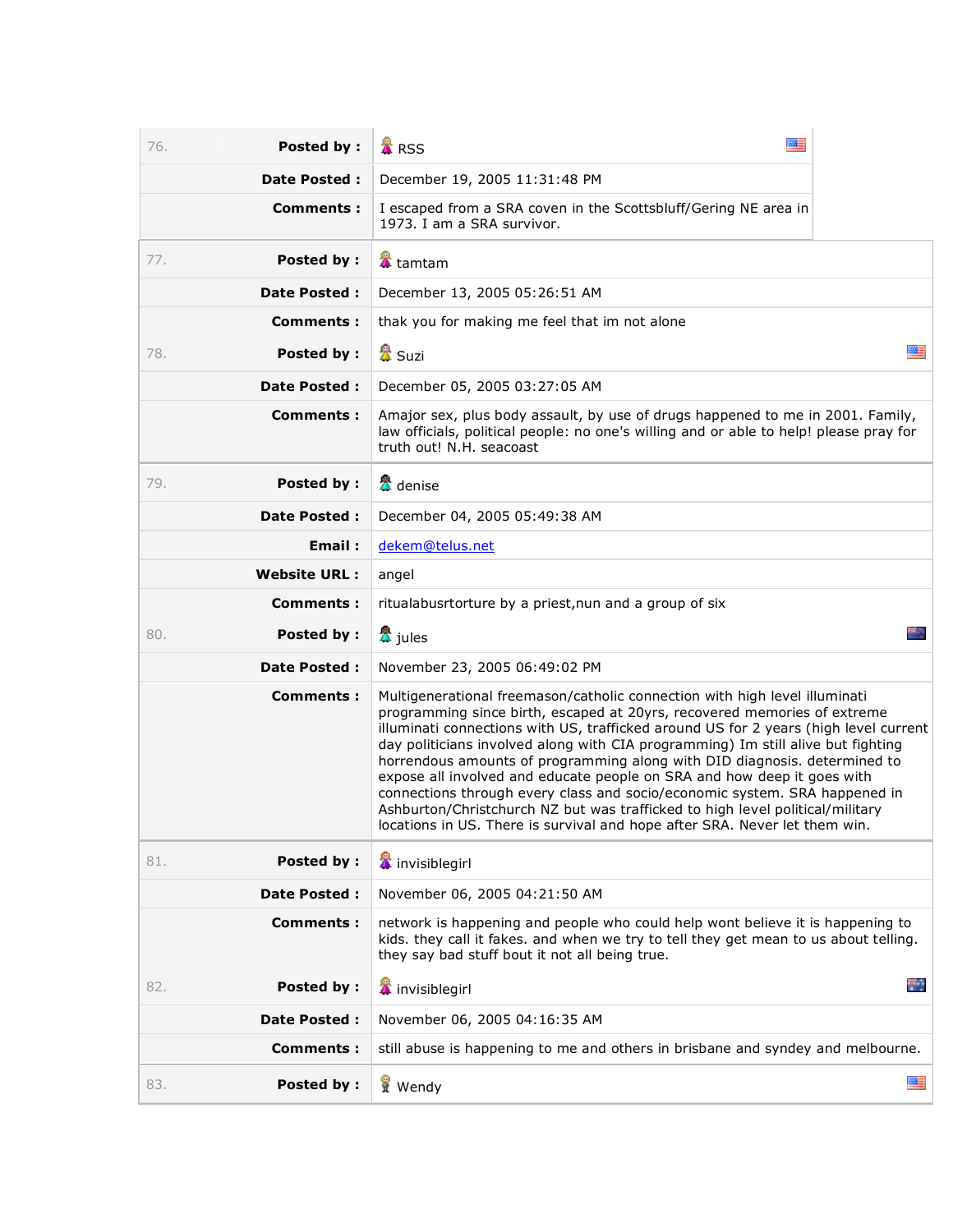| <b>Date Posted:</b>      | October 31, 2005 08:53:47 PM                                                                                                                                                                                                                                                                                                                                                                                                                                                                                                                                                                                                                         |  |
|--------------------------|------------------------------------------------------------------------------------------------------------------------------------------------------------------------------------------------------------------------------------------------------------------------------------------------------------------------------------------------------------------------------------------------------------------------------------------------------------------------------------------------------------------------------------------------------------------------------------------------------------------------------------------------------|--|
| Email:                   | Wendynews@aol.com                                                                                                                                                                                                                                                                                                                                                                                                                                                                                                                                                                                                                                    |  |
| <b>Comments:</b>         | abuse occurred in the Altus, Okla. area, Lawton and Oklahoma City                                                                                                                                                                                                                                                                                                                                                                                                                                                                                                                                                                                    |  |
| Posted by:<br>84.        | bunny                                                                                                                                                                                                                                                                                                                                                                                                                                                                                                                                                                                                                                                |  |
| <b>Date Posted:</b>      | October 17, 2005 08:09:08 AM                                                                                                                                                                                                                                                                                                                                                                                                                                                                                                                                                                                                                         |  |
| <b>Comments:</b>         | thanks you for this site makes me feel half human                                                                                                                                                                                                                                                                                                                                                                                                                                                                                                                                                                                                    |  |
| 85.<br>Posted by:        | <b>X</b> Kathy                                                                                                                                                                                                                                                                                                                                                                                                                                                                                                                                                                                                                                       |  |
| <b>Date Posted:</b>      | October 16, 2005 07:11:27 PM                                                                                                                                                                                                                                                                                                                                                                                                                                                                                                                                                                                                                         |  |
| <b>Comments:</b>         | Satanic Ritual Abuse outside of Ipswich QLD in the 1960's and 70's. It may still be<br>happening. I am healing and surviving.                                                                                                                                                                                                                                                                                                                                                                                                                                                                                                                        |  |
| <b>Posted by:</b><br>86. | 四三<br>Kelly Lynn                                                                                                                                                                                                                                                                                                                                                                                                                                                                                                                                                                                                                                     |  |
| <b>Date Posted:</b>      | October 16, 2005 06:06:37 PM                                                                                                                                                                                                                                                                                                                                                                                                                                                                                                                                                                                                                         |  |
| Email:                   | inthenameofhope@msn.com                                                                                                                                                                                                                                                                                                                                                                                                                                                                                                                                                                                                                              |  |
| <b>Comments:</b>         | La Crosse, Wisconsin and all the hidden farms and underground networks in the<br>corn fields and old farms.                                                                                                                                                                                                                                                                                                                                                                                                                                                                                                                                          |  |
|                          | I was raised in a Masonic Satanic cult. My dad was a high priest. All my friends<br>were tortured to death or sacrificed. I had over 2000 others. (mpd) My sister,<br>brother and myself were tortured, drugged, raped, forced into child pornograhy,<br>prostitution and snuff films. Illuminati based and very sofisticated in their<br>programming/torture techniques. They trafficted in children, drugs, films etc and<br>our entire community were involved. Our pediatrician, pharmacist, police, dentist<br>and dad's doctors were all masons who were involved in the satanic rituals.<br>thousands died i got out alive. God bless us all. |  |
| 87.<br><b>Posted by:</b> | <b>E</b> Joe                                                                                                                                                                                                                                                                                                                                                                                                                                                                                                                                                                                                                                         |  |
| <b>Date Posted:</b>      | October 11, 2005 02:08:18 PM                                                                                                                                                                                                                                                                                                                                                                                                                                                                                                                                                                                                                         |  |
| Email:                   | singdad@comcast.net                                                                                                                                                                                                                                                                                                                                                                                                                                                                                                                                                                                                                                  |  |
| Comments:                | My family was involved with a cult on Long Island, in New York. I was abused<br>from birth until I left home for college. Have finally found a great therapist. I<br>survive.                                                                                                                                                                                                                                                                                                                                                                                                                                                                        |  |

| 88. | <b>Posted by:</b>   | ☎д                                    |
|-----|---------------------|---------------------------------------|
|     | <b>Date Posted:</b> | October 11, 2005 08:45:52 AM          |
|     | Comments:           | Erie, Pa area. SRA                    |
| 89. | <b>Posted by:</b>   | Farley<br>÷                           |
|     | <b>Date Posted:</b> | October 10, 2005 04:15:05 AM          |
|     | Comments:           | Its happening in South Australia now. |
| 90. | Posted by:          | 魯<br>平 Terri                          |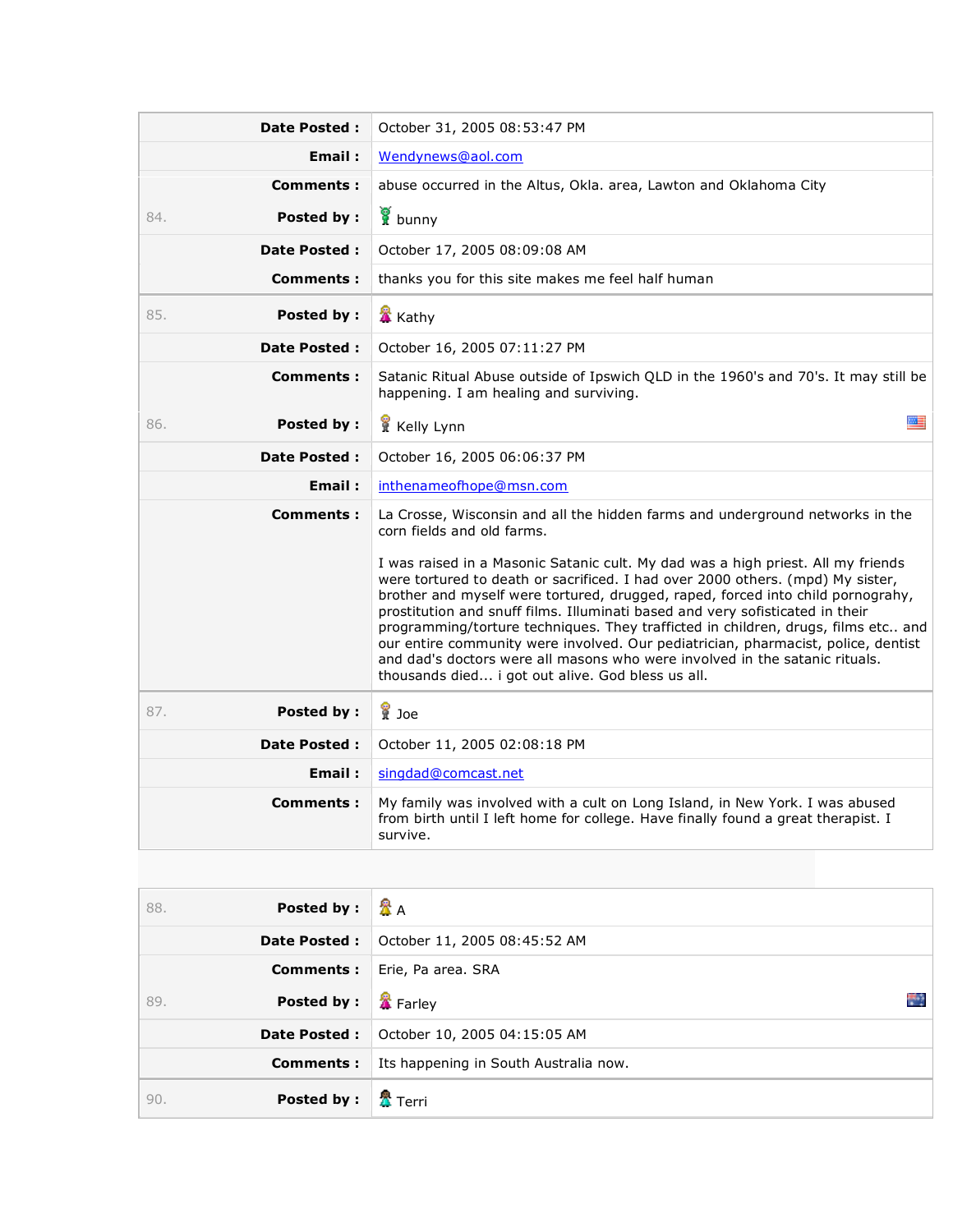| <b>Date Posted:</b>      | October 09, 2005 10:32:08 AM                                                                                                                                                                                                                                                                                                                                                                                                            |  |
|--------------------------|-----------------------------------------------------------------------------------------------------------------------------------------------------------------------------------------------------------------------------------------------------------------------------------------------------------------------------------------------------------------------------------------------------------------------------------------|--|
| Email:                   | lion4867@yahoo.com                                                                                                                                                                                                                                                                                                                                                                                                                      |  |
| Comments:                | Ra and gov. experimentation in Joplin, Mo. Plenty of "frequent flyer miles" to<br>many other locations--Tn, Dc., Canada, on and aon Never give up                                                                                                                                                                                                                                                                                       |  |
| 91.<br>Posted by:        | 墨<br>violet                                                                                                                                                                                                                                                                                                                                                                                                                             |  |
| <b>Date Posted:</b>      | October 02, 2005 10:21:55 PM                                                                                                                                                                                                                                                                                                                                                                                                            |  |
| Email:                   | vrstruth@provide.net                                                                                                                                                                                                                                                                                                                                                                                                                    |  |
| Comments:                | sra, incest, torture-lansing                                                                                                                                                                                                                                                                                                                                                                                                            |  |
| 92.<br>Posted by:        | 羅<br><b>置</b> Severina                                                                                                                                                                                                                                                                                                                                                                                                                  |  |
| <b>Date Posted:</b>      | October 02, 2005 09:02:24 AM                                                                                                                                                                                                                                                                                                                                                                                                            |  |
| Email:                   | lawson@provide.net                                                                                                                                                                                                                                                                                                                                                                                                                      |  |
| <b>Website URL:</b>      | www.mysteriousjourneys.blogspot.com                                                                                                                                                                                                                                                                                                                                                                                                     |  |
| Comments:                | I am a survivor of RA/MC occurring in the Colorado Springs vacinity.                                                                                                                                                                                                                                                                                                                                                                    |  |
| Posted by:<br>93.        | 医三<br><b>X</b> hurting2much                                                                                                                                                                                                                                                                                                                                                                                                             |  |
| <b>Date Posted:</b>      | September 19, 2005 05:56:51 PM                                                                                                                                                                                                                                                                                                                                                                                                          |  |
| Email:                   | mpoweredwoman                                                                                                                                                                                                                                                                                                                                                                                                                           |  |
| <b>Website URL:</b>      | sbcglobal.net                                                                                                                                                                                                                                                                                                                                                                                                                           |  |
|                          | I am a victim of SRA                                                                                                                                                                                                                                                                                                                                                                                                                    |  |
| Comments:                |                                                                                                                                                                                                                                                                                                                                                                                                                                         |  |
| Posted by:<br>94.        | 羅<br>Danny Haszard                                                                                                                                                                                                                                                                                                                                                                                                                      |  |
| Date Posted :            | September 01, 2005 08:19:34 AM                                                                                                                                                                                                                                                                                                                                                                                                          |  |
| Email:                   | wbtscultbuster@yahoo.com                                                                                                                                                                                                                                                                                                                                                                                                                |  |
| <b>Website URL:</b>      | http://www.dannyhaszard.com                                                                                                                                                                                                                                                                                                                                                                                                             |  |
| <b>Comments:</b>         | God bless and keep up the good work-Danny Haszard Bangor Maine                                                                                                                                                                                                                                                                                                                                                                          |  |
| <b>Posted by:</b><br>95. | ы<br><b>K</b> kittywitty                                                                                                                                                                                                                                                                                                                                                                                                                |  |
| <b>Date Posted:</b>      | August 28, 2005 06:25:38 PM                                                                                                                                                                                                                                                                                                                                                                                                             |  |
| Email:                   | freakaletta@hotmail.com                                                                                                                                                                                                                                                                                                                                                                                                                 |  |
| Comments:                | i grew up in bc - spent some of my childhood in maple ridge, haney, new<br>westminster, burnaby, vancouver and then later childhood in the west kootenays.<br>i grew up in a intergenerational familial cult - primarily presented as xtian with<br>satanic overtones. masons and eastern star were involved among many organized<br>and secretive societies. I was moved around alot as a child.<br>i'm 35, female & still struggling. |  |
| Posted by:<br>96.        | <b>R</b> coyote                                                                                                                                                                                                                                                                                                                                                                                                                         |  |
| <b>Date Posted:</b>      | August 16, 2005 12:58:01 PM                                                                                                                                                                                                                                                                                                                                                                                                             |  |